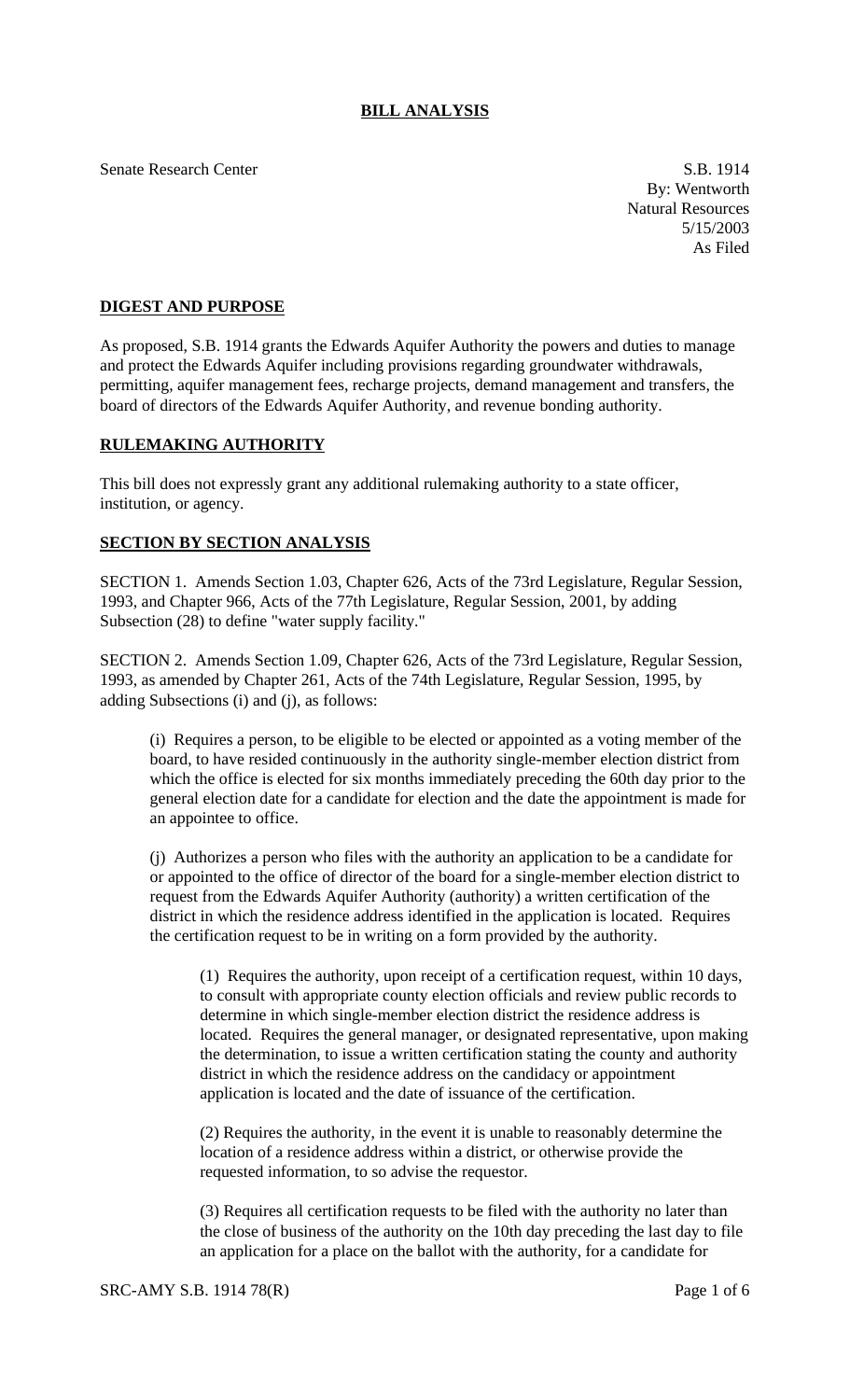election or the last day to file an application to be appointed to fill a vacancy with the authority, for an appointee to office.

(4) Prohibits the authority from processing any certification request filed with the authority after the time periods set out in Subsection (j)(3).

(5) Requires the candidate, in the event a candidate for election or appointment receives a certification from the authority which was incorrect at the time it was made, and the candidate desires to assume the office, having otherwise qualified for election or appointment as an authority director, no later than 60 days from the date the candidate was made aware of such error in certification, to establish and maintain residency in the district from which the candidate was elected or appointed. Requires, in the event the candidate fails to establish residency within 60 days as required, the candidate to be considered ineligible, the office to be declared vacant, and the resulting vacancy to be filled in the manner prescribed to fill vacancies in the office.

SECTION 3. Repealer: Section 1.094(c), Chapter 163, Acts of the 76th Legislature, Regular Session, 1999.

SECTION 4. Amends Section 1.11(f), Chapter 626, Acts of the 73rd Legislature, Regular Session, 1993, and Chapter 966, Acts of the 77th Legislature, Regular Session, 2001, to authorize the authority to contract with a person who uses water from the aquifer for the authority or that person to own, finance, design, construct, operate, or maintain water supply facilities. Deletes text referring to a prohibition against management fees or special fees being used for purchasing or operating these facilities. Deletes a definition for "water supply facility."

SECTION 5. Amends Sections 1.14(b)-(h), Chapter 626, Acts of the 73rd Legislature, Regular Session, 1993, as follows:

(b) Prohibits the amount of permitted withdrawals from the aquifer from exceeding 550,000 acre-feet of water, rather than 450,000 acre-feet of water, for each calendar year, except as provided by Subsections (c), (e), and (g) of this section and Section 1.26 of this article, beginning January 1, 2005. Deletes text referring to limits of withdrawals in a specific time period.

(c) Redesignates this subsection from Subsection (d). Authorizes the authority, in consultation with appropriate state and federal agencies, if, through studies and implementation of water management strategies, including conservation, springflow augmentation, diversions downstream of the springs, reuse, supplemental recharge, conjunctive management of surface and subsurface water, and drought management plans, programs, practices, procedures, or methods, of any kind, the authority determines that the amount of water available for permitting under Subsection (b) of this section should be changed to more effectively accomplish the purposes of this article, to review and, by order, change the amount of water available for permitting under Subsection (b) of this section. Deletes text referring to additional available aquifer supplies and increasing the maximum amount of withdrawals provided by this section and setting a different maximum amount of withdrawals. Requires the authority, beginning September 1, 2006, and every four years thereafter, to determine whether the amount of water available for permitting under Subsection (b) of this section should be changed pursuant to this subsection. Requires the authority, if the requirements of Subsection (a) have not all been met, to implement new requirements to assure compliance with Subsection (a), by March 1 of the succeeding year.

(d) Redesignates this subsection from Subsection (e). Prohibits the authority, unless made pursuant to the transfer of a regular, term, emergency, monitoring, or recharge recovery permit, the transfer of interim authorization, or an exempt well, from allowing withdrawals from the aquifer through wells drilled after June 1, 1993. Deletes text referring to an exception to the prohibition.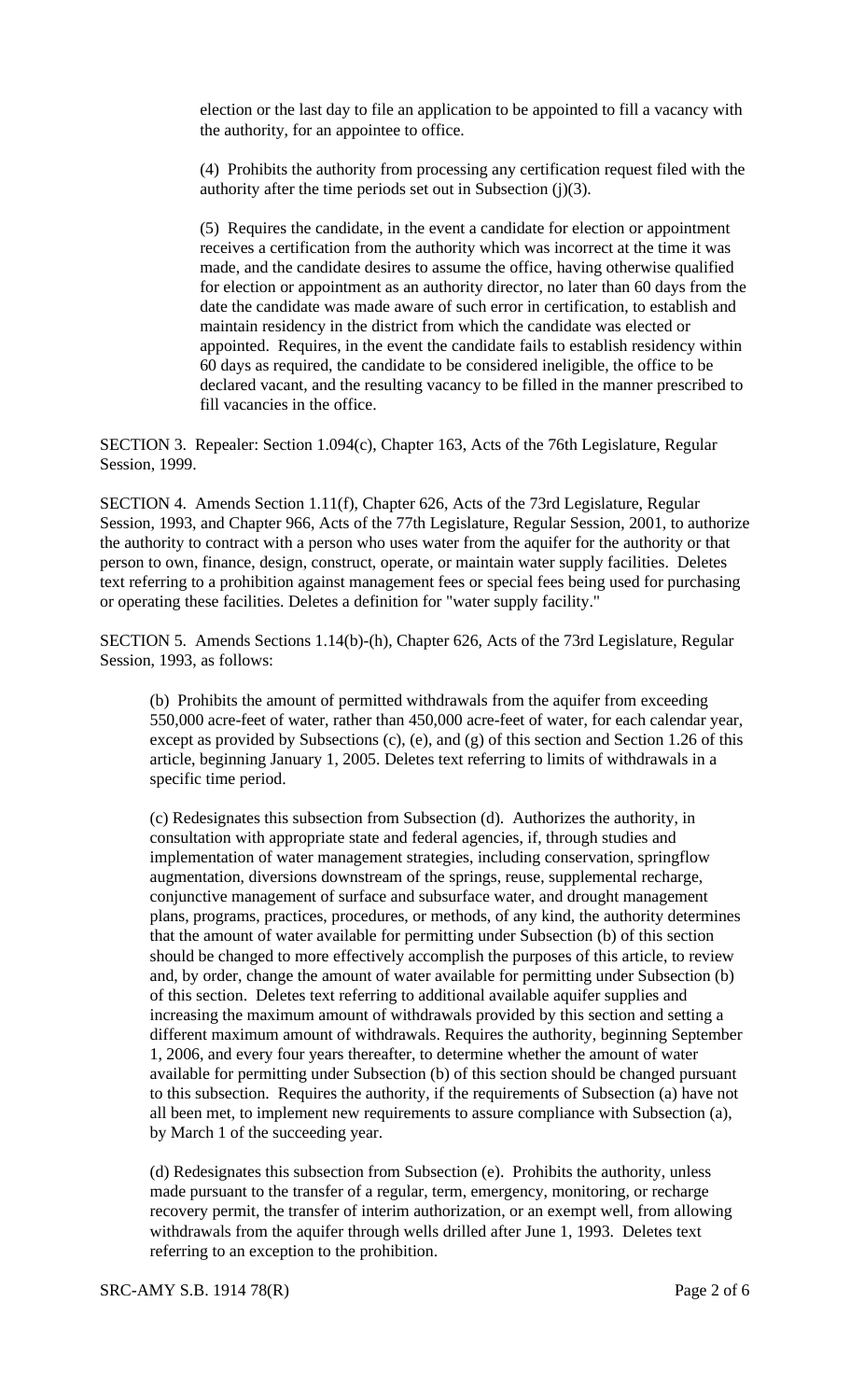(e) Redesignates this subsection from Subsection (f). Requires, rather than authorizes, the authority, if the level of the aquifer is equal to or greater than 650 feet above mean sea level as measured at Well J-17, to authorize withdrawals pursuant to initial regular permits, rather than withdrawals, from the San Antonio pool, on an uninterruptible basis. Requires, rather than authorizes, the authority, if the level of the aquifer is equal to or greater than 845 feet at Well J-27, to authorize withdrawals pursuant to initial regular permits from the Uvalde pool, on an uninterruptible basis. Authorizes the authority, if the level of the aquifer is less than 650 feet above mean sea level as measured at Well J-17, pursuant to Section 1.26 of this article, to interrupt withdrawals pursuant to initial regular permits from the San Antonio pool. Authorizes the authority, if the level of the aquifer is less than 845 feet at Well J-27, pursuant to Section 1.26 of this article, to interrupt withdrawals pursuant to initial regular permits from the Uvalde pool. Requires the authority, pursuant to Section 1.26 of this article, to require interruptions in withdrawals, rather than limit the additional withdrawals, or require implementation of programs, practices, procedures, or methods, pursuant to Subsection (g) of this section, to protect, rather than ensure, springflows at the Comal Springs and San Marcos Springs during demand management and critical period management, rather than drought, conditions.

(f) Redesignates this subsection from Subsection (g).

(g) Redesignates this subsection from Subsection (h). Requires the authority, by June 1, 2005, rather than 1994, to implement and enforce water management programs, practices, procedures, or methods to ensure that, not later than December 31, 2012, the continuous minimum springflows of the Comal Springs and the San Marcos Springs are maintained to protect endangered and threatened species to the extent required by federal law. Deletes text referring to accomplishing the purposes of this article. Authorizes the authority from time to time as appropriate to revise the programs, practices, procedures, or methods. Requires the authority, to meet this requirement, to require, pursuant to Section 1.26 of this article, phased reductions in the amount of water that may be used or withdrawn by existing users or categories of other users, or implementation of alternative management programs, practices, procedures, or methods.

SECTION 6. Amends Section 1.15(b), Chapter 626 Acts of the 73rd Legislature, Regular Session, 1993, to include a reference to Section 1.331 of this article as an exception to the prohibition against a person withdrawing water from the aquifer or beginning construction of a well or other works designed for the withdrawal of water from the aquifer without obtaining a permit from the authority.

SECTION 7. Amends Sections 1.16(e)-(h), Chapter 626, Acts of the 73rd Legislature, Regular Session, 1993, as follows:

(e) Requires the board of directors of the Edwards Aquifer Authority (board), to the extent water is available for permitting, to issue an existing user a regular permit for withdrawal of an amount of water equal to the user's maximum beneficial use of water without waste during any one calendar year of the historical period. Requires the authority, if an existing user does not have historical use for a full year, to set the user's maximum beneficial use of water without waste as the amount of water that would normally be beneficially used without waste for the intended purpose for a calendar year. Deletes text referring to issuing a permit for withdrawal.

(f) Creates this subsection from existing text. Requires the authority, if the total amount of water determined to have been beneficially used without waste under Subsection (e) of this section exceeds the amount of water available for permitting under Subsection (b) of Section 1.14 of this article, to proportionately adjust the amount of water authorized for withdrawal under regular permits to meet the amount available for permitting. Prohibits an existing user, except as provided by Subsection (b) of Section 1.21 of this article, from being proportionately adjusted below certain amounts.

(g) Requires the authority, except as provided by Subsection (b) of Section 1.21 of this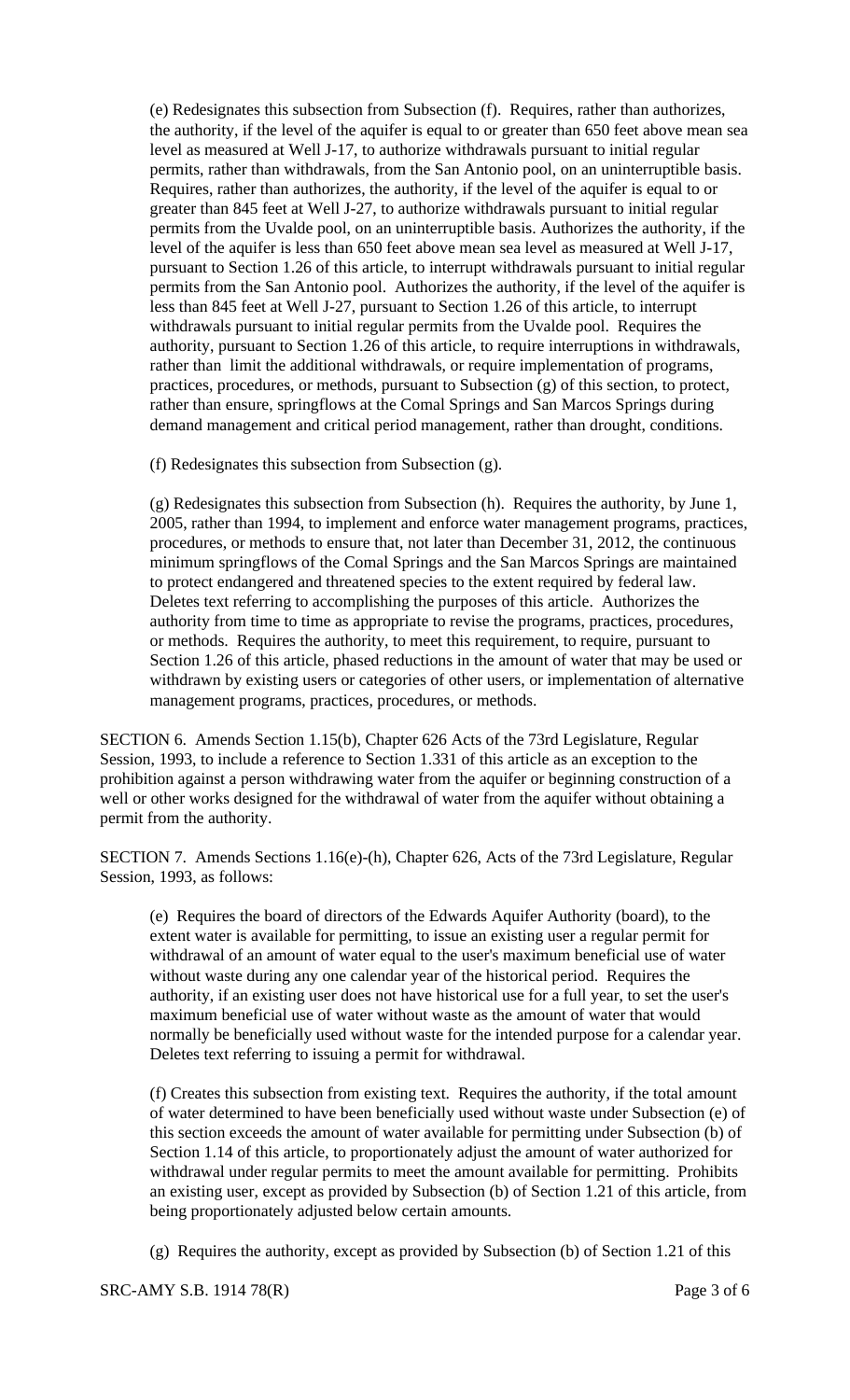article, in the event a proportional adjustment results in an amount of water authorized for withdrawal under a regular permit that is less than an applicable minimum regular permit amount specified in Subsection (f) of this section, to restore the amount to be equal to the minimum regular permit amount.

- (h) Redesignates this subsection from Subsection (f).
- (i) Redesignates this subsection from Subsection (g).
- (j) Redesignates this subsection from Subsection (h).

SECTION 8. Amends Section 1.21, Chapter 626, Acts of the 73rd Legislature, Regular Session, 1993, as follows:

SECTION 1.21. New heading: RETIREMENT OF PERMITS OR APPLICATIONS. (a) Requires the authority to prepare and implement a plan for reducing, by January 1, 2005, rather than 2008, the maximum annual volume of water authorized to be withdrawn from the aquifer under regular permits to 550,000, rather than 400,000, acre-feet a year or the adjusted amount determined under Subsection (c), rather than (d) of Section 1.14 of this article. Requires the plan to be enforceable and to include measures to retire all or part of regular permits or applications for initial regular permits, or other water management measures designed to achieve the required reductions.

(b) Requires the authority, if, on or after January 1, 2005, rather than 2008, the overall volume of water authorized to be withdrawn from the aquifer under regular permits is greater than 550,000 acre-feet a year or greater than the adjusted amount determined under Subsection (c) of Section 1.14 of this article, to immediately proportionately adjust the maximum authorized withdrawal amount of each regular permit as determined under Subsection (e) of Section 1.16 of this article, rather than to be immediately reduced by an equal percentage, as is necessary to reduce aggregate, rather than aggregate overall, maximum authorized withdrawals under regular permits to 550,000 acre-feet a year or the adjusted amount, as appropriate. Requires the authority, in the event a proportional adjustment results in an amount of water authorized for withdrawal under a regular permit that is less than an applicable minimum regular permit amount specified in Subsection (f) of Section 1.16 of this article, to, in accordance with Section 1.29 of this article, compensate the permittee for the amount of the authorized withdrawal below the minimum regular permit amount that was proportionately adjusted in order to meet 550,000 acre-feet a year, or as that amount may be adjusted under Subsection (c) of Section 1.14 of this article. Authorizes the amount reduced to be restored, in whole or in part, as other appropriate measures are implemented that maintain overall demand at or below the appropriate amount. Makes conforming changes.

SECTION 9. Amends Section 1.26, Chapter 626, Acts of the 73rd Legislature, Regular Session, 1993, as follows:

SECTION 1.26. New heading: DEMAND MANAGEMENT AND CRITICAL PERIOD MANAGEMENT PLAN. (a) Requires the authority to prepare and coordinate implementation of a plan for demand management and critical period management. Requires the mechanisms to meet certain conditions. Deletes existing text relating to implementing a certain plan on or before September 1, 1995.

(b) Requires the board to adopt measures to ensure that authorized withdrawals from non-exempt wells are reduced to 350,000 acre-feet, annualized, if certain conditions are met.

(c) Requires the demand management and critical period plan required to be prepared and implemented by this section to be adopted by the board no later than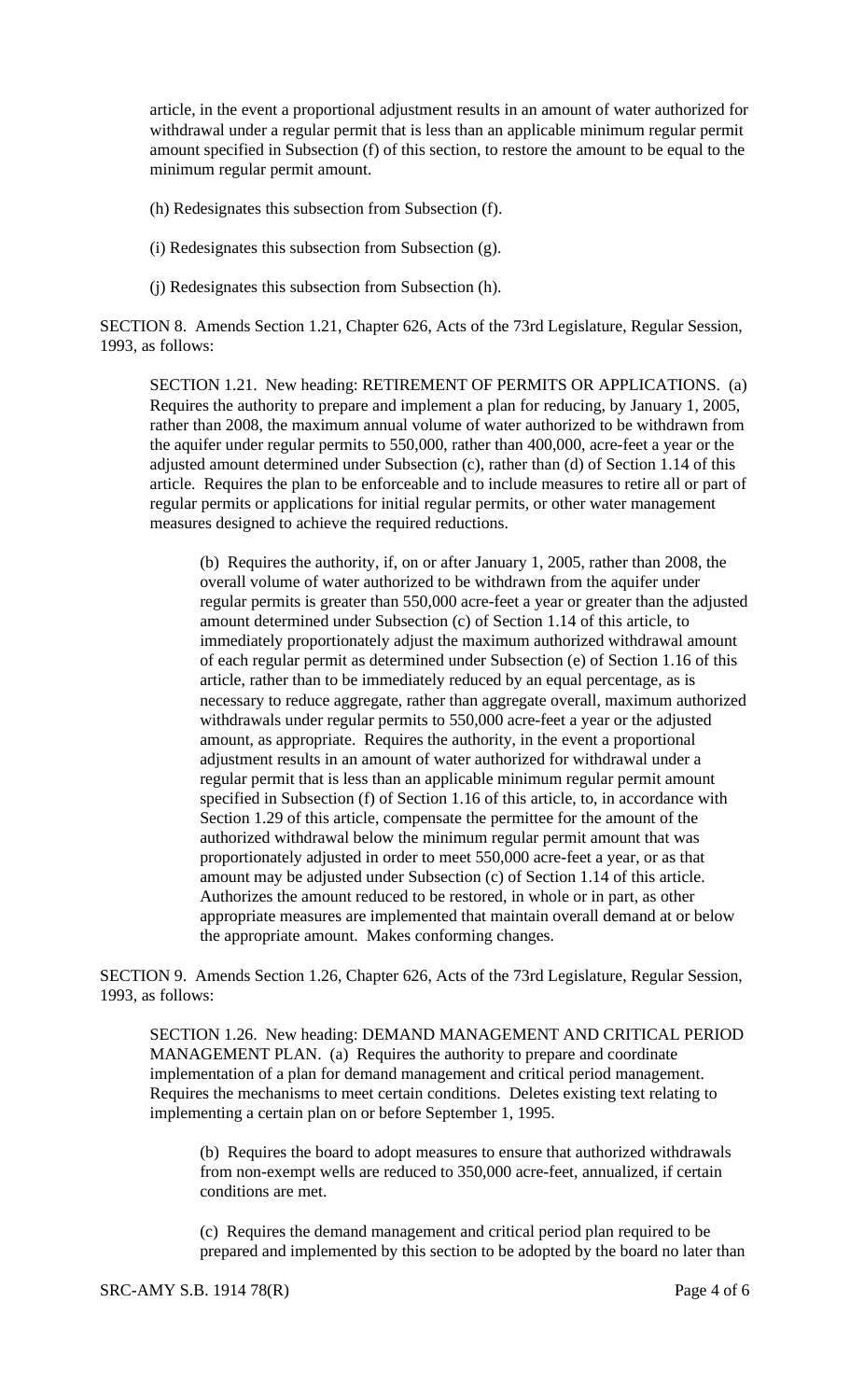September 1, 2004. Requires the board, in the event this deadline is not met, irrespective of whether a demand management or critical period is in effect, to issue an order temporarily interrupting 20 percent of the amount of water authorized for withdrawal under each regular permit until the board has adopted the plan.

SECTION 10. Amends Section 1.28(b), Chapter 626, Acts of the 73rd Legislature, Regular Session, 1993, to authorize the authority to issue revenue bonds for certain purposes.

SECTION 11. Amends Section 1.29, Chapter 626, Acts of the 73rd Legislature, Regular Session, 1993 and Chapter 966, Acts of the 77th Legislature, Regular Session, 2001, as follows:

(a) Requires the cost of permit or application retirements under Section 1.21 of this article or the adjusted amount under Subsection (c) of Section 1.14 of this article for the period ending December 31, 2004, to be borne solely by users of the aquifer and to be paid for by aquifer management fees assessed under Subsections (b) and (c) of this section. Deletes existing text relating to the cost of reducing withdrawals. Makes conforming changes.

(b) Authorizes aquifer management fees to additionally be used for the repayment of revenue bonds issued by the authority pursuant to Section 1.28 of this article. Deletes existing Subsections (c), (d) and (h) relating to certain special fees.

- (c) Redesignates from existing Subsection (e).
- (d) Redesignates from existing Subsection (f).
- (e) Redesignates from existing Subsection (g).
- (f) Redesignates from existing Subsection (i). Makes a conforming change.

SECTION 12. Amends Chapter 626, Acts of the 73rd Legislature, Regular Session, 1993, as amended by Chapters 261 and 524, Acts of the 74th Legislature, Regular Session, 1995, Chapter 163, Acts of the 76th Legislature, Regular Session, 1999, and Chapters 966 and 1192, Acts of the 77th Legislature, Regular Session, 2001, by adding Section 1.331, as follows:

SECTION 1.331 EXEMPTION FOR FEDERAL FACILITIES. Provides that a federal facility that has not waived sovereign immunity with respect to the permitting requirements of Section 1.15(b) of this article is exempt from the requirements of this article and any rules promulgated thereunder.

SECTION 13. Amends Sections 1.34(b) and 1.34(c), Chapter 626, Acts of the 73rd Legislature, Regular Session, 1993, as follows:

(b) Requires, rather than authorizes, the authority by rule to establish a procedure by which a person who has achieved, rather than installs, water conservation, rather than water conservation equipment, may transfer, rather than sell, the conserved water.

(c) Authorizes a permit holder to transfer a regular permit, however, with respect to a regular permit originally issued for irrigation use, up to 50 percent of such a permit may be transferred without restrictions as to the place or purpose of use, while the remaining 50 percent may only be transferred to certain places and in a manner consistent with rules adopted by the authority for the transfer of conserved water pursuant to Subsection (b) of this section. Deletes existing text relating to prohibiting a holder of a permit for irrigation from taking certain actions. Deletes existing text relating to remaining irrigation water rights.

SECTION 14. Amends Section 1.45, Chapter 626, Acts of the 73rd Legislature, Regular Session, 1993, as follows: